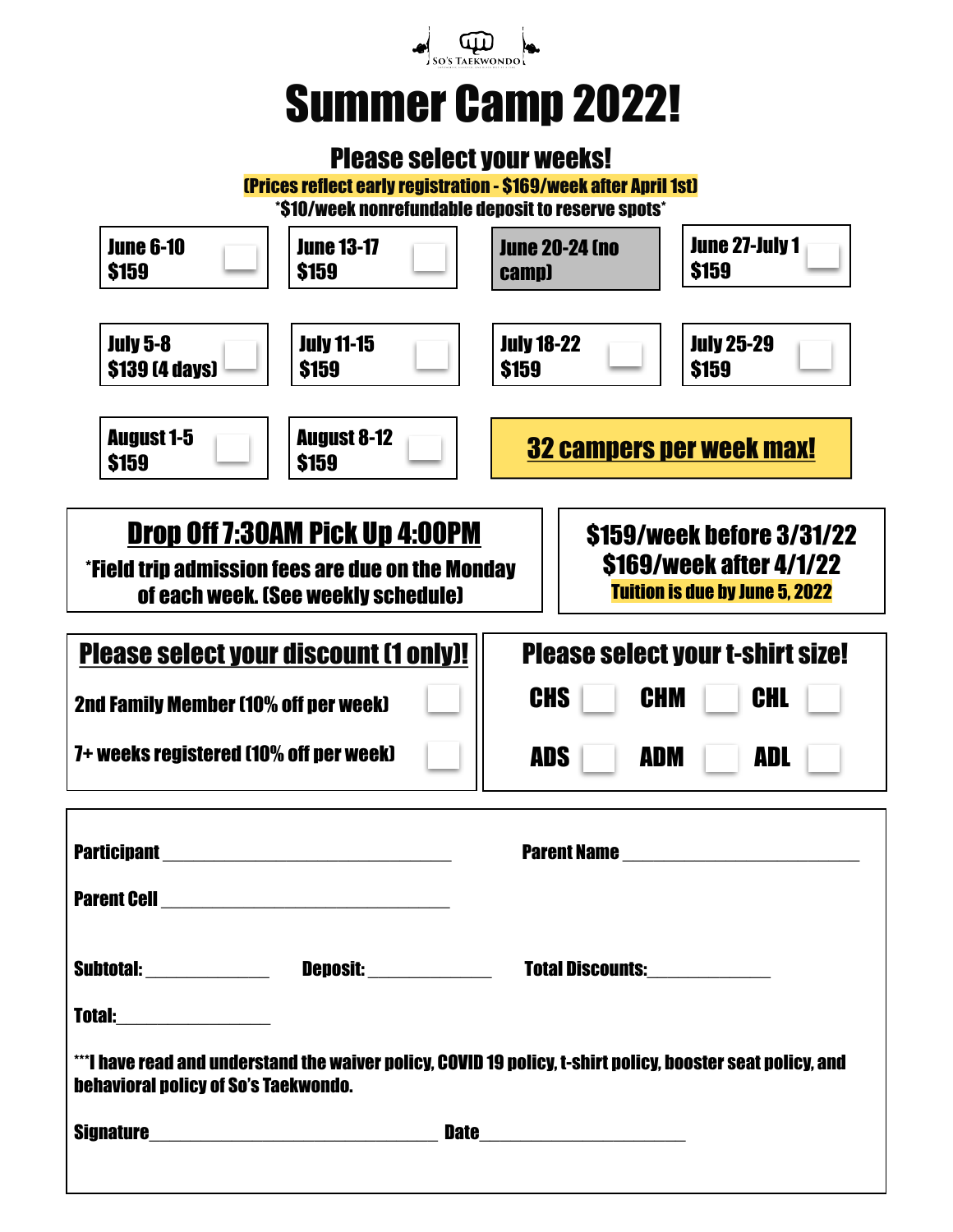## **GENERAL LIABILITY WAIVER**

This participant understands and agrees that strict observation of rules and regulations relative to training, including the use of protective equipment, is required and that the use of facilities and the student and/or event participant's presence at So's Taekwondo is at the sole risk of the student. It is understood and agreed by the student and participants that Martial Arts involves defensive and offensive skills and training which including violent and sudden movements, and that in connection with training and instruction sessions, there will be physical contact between instructors and students, and among the students themselves, and that such contact may result in personal injury despite the best intentions while following adequate precaution. The participant agrees that his/her instructors, staff, and authorized representatives shall not be responsible for and are hereby released from any liability, claim, loss, including loss of property, damage, personal injury, or expense incurred by a student or anyone claiming through a student, or related to any activity connected within the school.

Initials \_\_\_\_\_\_\_\_\_

# **COVID-19 LIABILITY WAIVER**

Assumption of the Risk and Waiver of Liability Relating to Coronavirus/COVID-19 The novel coronavirus, COVID-19, has been declared a worldwide pandemic by the World Health Organization. COVID-19 is extremely contagious and is believed to spread mainly from person-to-person contact. As a result, federal, state, and local governments and federal and state health agencies recommend social distancing and have, in many locations, prohibited the congregation of groups of people. So's Taekwondo has put in place preventative measures to reduce the spread of COVID-19; however, So's Taekwondo cannot guarantee that you or your child(ren) will not become infected with COVID-19. Further, attending So's could increase your risk and your child(ren)'s risk of contracting COVID-19. By signing this agreement, I acknowledge the contagious nature of COVID-19 and voluntarily assume the risk that my child(ren) and I may be exposed to or infected by COVID-19 by attending So's and that such exposure or infection may result in personal injury, illness, permanent disability, and death. I understand that the risk of becoming exposed to or infected by COVID-19 at So's may result from the actions, omissions, or negligence of myself and others, including, but not limited to, So's employees, volunteers, and program participants and their families. I voluntarily agree to assume all of the foregoing risks and accept sole responsibility for any injury to my child(ren) or myself (including, but not limited to, personal injury, disability, and death), illness, damage, loss, claim, liability, or expense, of any kind, that I or my child(ren) may experience or incur in connection with my child(ren)'s attendance at So's or participation in So's programming ("Claims"). On my behalf, and on behalf of my children, I hereby release, covenant not to sue, discharge, and hold harmless the So's, its employees, agents, and representatives, of and from the Claims, including all liabilities, claims, actions, damages, costs or expenses of any kind arising out of or relating thereto. I understand and agree that this release includes any Claims based on the actions, omissions, or negligence of the So's, its employees, agents, and representatives, whether a COVID-19 infection occurs before, during, or after participation in any So's program.

Initials \_\_\_\_\_\_\_\_\_